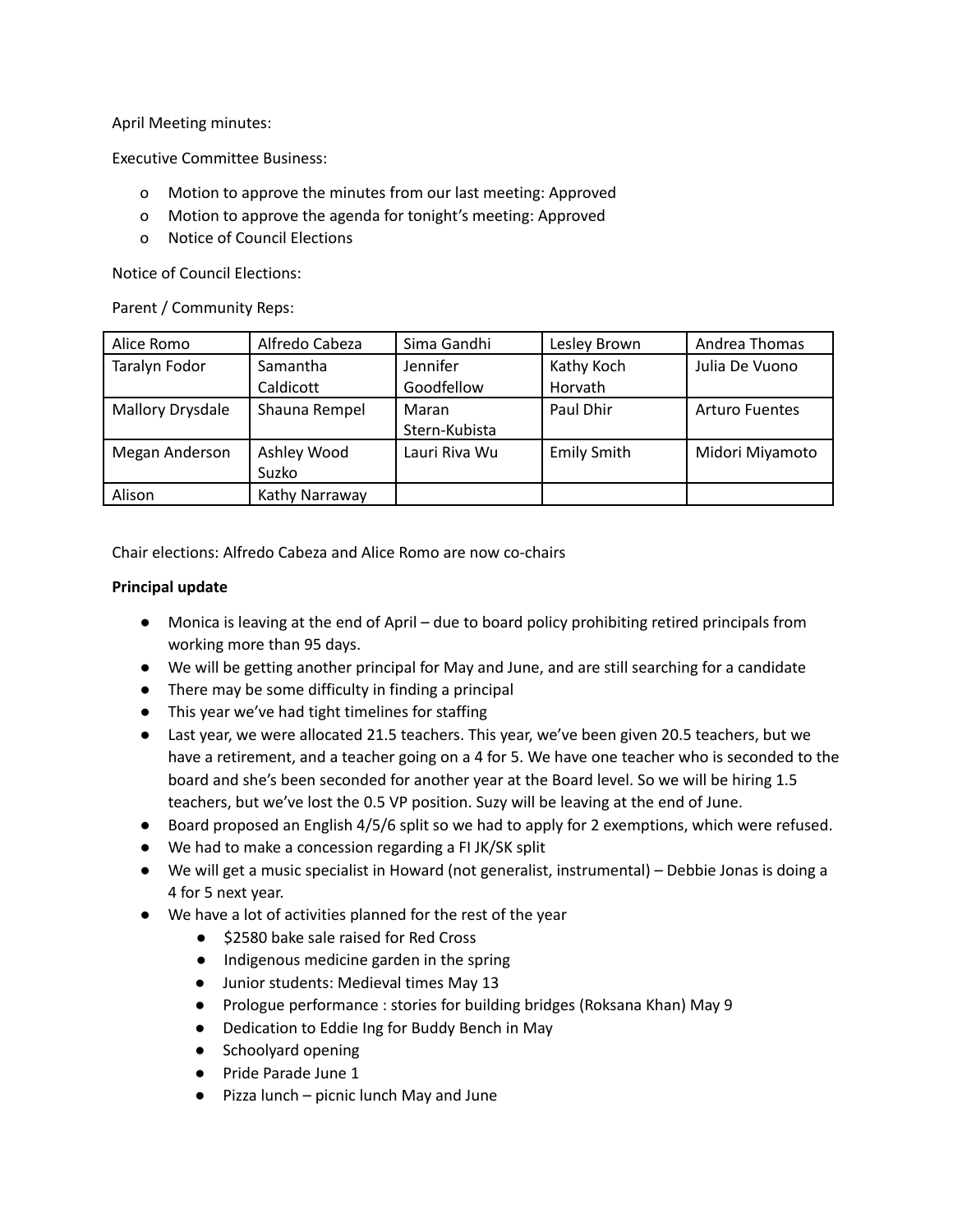- $\bullet$  Playday Mme Maitland is planning this
- Volleyball, softball and track and field (Ms. Ringler will have more details)
- Field trips include public library and science center
- X Movement update: (enhanced version was purchased)
	- Online platform used by less than half the teachers
	- The in person events (3 in the fall, 3 in the spring): junior teachers said kids loved it, it was age-appropriate. Great result from the indoor, in person
	- The community event was not as successful, likely because it was virtual
- Covid learning gaps
	- Academics: the real concern at the Board is at the High School level.
	- Our older kids (5 and 6) : we are sending two of our staff to literacy training to improve the level for the kids
	- Mental health: kids are having a high level of anxiety
	- We see at the kindie level because of isolation, there are issues in socialization, cooperation, playing
	- Since we are no longer cohorting, we are trying to improve socialization. Outdoor ed and sports will also help, as well as field trips
	- We are working with the social worker at our school to find out how to assist. We have some leadership opportunities, daily announcements, or if there is some assistance needed in the office
	- What type of tools or resources are teachers getting to help identify mental health issues? Has there been greater attention on that, that teachers know that is the expectation?
	- Teachers will come to Team, or to the office and then we'll engage with the social worker. In terms of tools, we'll have to look at this now re funding. But restrictions are just now lifting. You'll see more of these resources coming out again likely next year.
	- We also have teachers and staff who are navigating covid and experiencing anxiety about this
	- Question: any update on right to read?
		- Two teachers are signed up (FI and Eng) for literacy, with the goal of them learning strategies to teach to other teachers (professional development)
		- This is about early intervention and is highly successful
		- This is part of our SIP
	- Will there be more formal screening / interventions as a result of this report?
		- Teachers are required to do diagnostic testing. Above and beyond that, we have Una who works on early reading intervention. We will have more of an update after this in May. And we're doing some things with Math as well.

We are also getting a buzzer for daycare (monitor system) and one for the office.

## **Equity Update (Julia DeVuono)**

● Two main things: workshop for parents on May 17<sup>th</sup> (with the freedom school) with Fern, Garden and Swansea